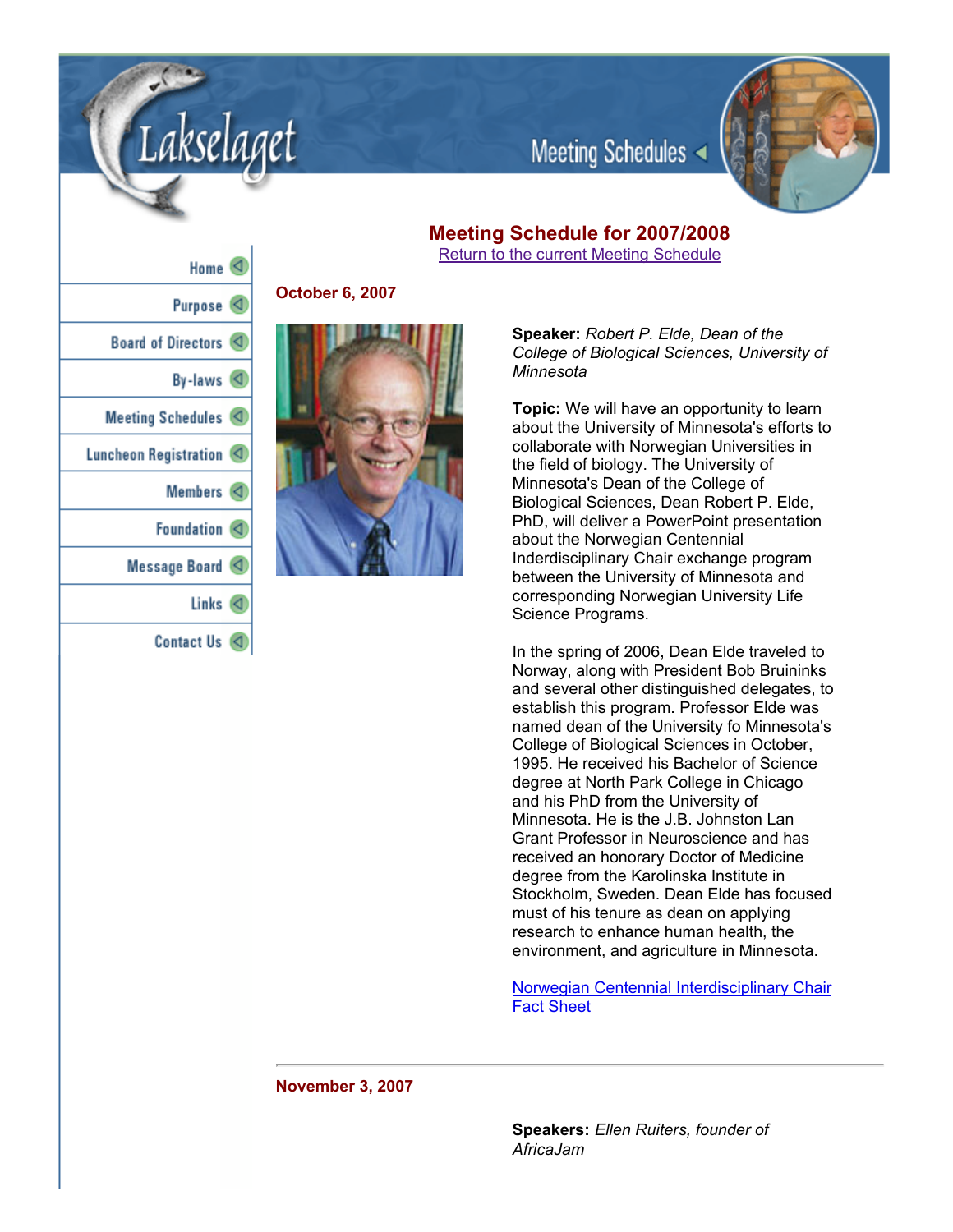

**Topic:** Do you ever feel like it is hard to make an impact? Do you wonder what you can do as an individual that will truly benefit the less fortunate? We want to inspire you with the story of a local Norwegian-American, Ellen Ruiters, who has made a difference in South Africa.

What does this have to do with Norway & America, you might ask? Stories like Ellen's reflect the essence of the Lakselaget motto. Ellen is an example of a woman who "swims against the current". Norway has a long history of supporting development cooperation that dates back to 1952 and arguably, even longer if you consider the early mission work of the Norwegian Lutheran Church. Norway is the 3rd most generous country in the world in terms of the amount of foreign aid it gives to developing countries and international aid organizations each year. To add perspective, the US ranks number 21 on this list.

Ellen's work in South Africa is but one example of how a person can make a tremendous impact upon the lives of many others. She moved from Edina, MN to Cape Town, South Africa. In 2001, Ellen founded Africa Jam after recognizing a need for safe, youth-empowering activities for kids after school. She served as an inner-city educator for Right Step Academy and has held leadership positions with Young Life, Tree House, and the Youth Forum Summer Festival and received the 2007 alumni service award from Gustavus Adolphus College in St. Peter, MN.

Africa Jam has three core program goals: social upliftment, faith enrichment, and arts & education. For example, Africa Jam host programs about HIV/AIDS education, drug & alcohol prevention, self-esteem & making healthy decisions, community service outreach, and mentoring & youth development.

Some of Africa Jam's successes in the lives of historically disadvantaged children in South Africa include:

- Partnering with more than 50 schools and adding more than 20 schools to its network of service;
- Receiving the South Africa Department of Education endorsement in 2004 for excellence in after school programming;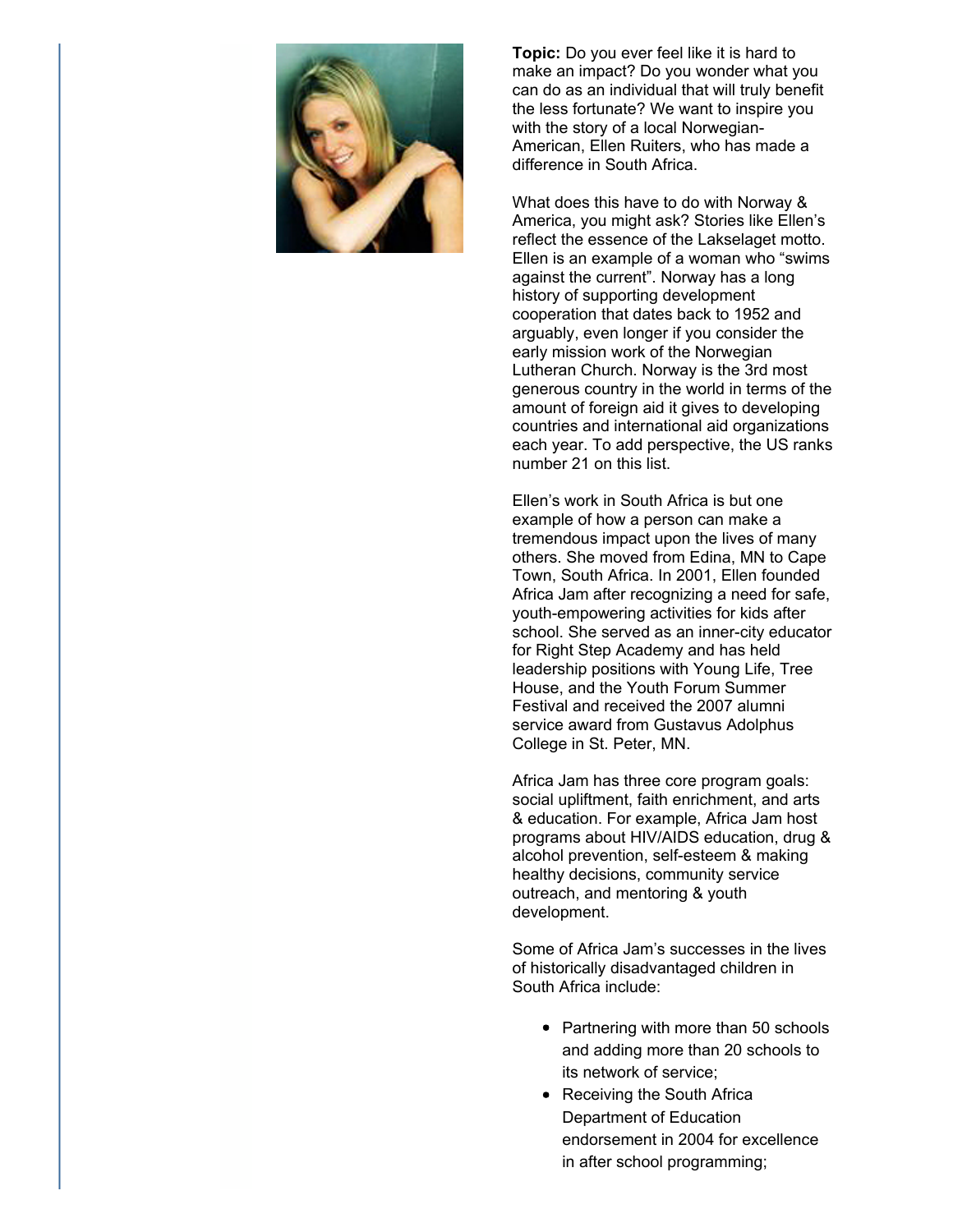• Reaching more than 10,000 young people in 2006.

You may read more about Africa Jam at: www.myafricajam.org.

For information about foreign aid rankings, click here.

### **December 1, 2007**



**Speaker:** *Dawn Sonntag, Lyric Soprano, Director of Mindekirken's Music Program*

**Topic:** The year 2007 marks the one hundred year anniversary of the death of the famous Norwegian composer, Edvard Grieg. Celebrations commemorarting his works have been held all over the world during 2007. We are honoring him by having a program focused on his contributions to music on December 1st. The Director of Mindekirken's Music Program, Dawn Sonntag, will sing music composed by Edvard Grieg.

Lyric soprano Dawn Sonntag has performed as a concert soloist in Europe and the US, and has appeared with the Florentine Opera, Opera Columbus, and the Heidelberg Gilbert and Sullivan Ensemble. She earned graduate degrees in both voice performance and collaborative piano at the Hochschule für Kirchenmusik in Heidelberg and in choral conducting at the Ohio State University. In December, Dawn will complete the Doctor of Musical Arts in vocal performance at the University of Minnesota, with secondary areas in composition and choral conducting. Dawn was a winner of the Inge Pitler lied competition in Heidelberg, Germany, and she was a finalist in the southwest regional competitions for both the Metropolitan Opera and National Association of Teachers of Singing. Last March, Dawn performed four Grieg orchestral songs with the Kenwood Symphony Orchestra as a winner of their Masters Aria and Concerto Competition. She is also a composer, and her vocal and instrumental compositions have been performed in several venues across the US and in Europe. She has conducted college, community and church choirs in Germany, Norway, and the US, and recently competed as a semi-finalist in the American Choral Director's Association national graduate conducting competition in Miami. Since September, 2005, Dawn has served as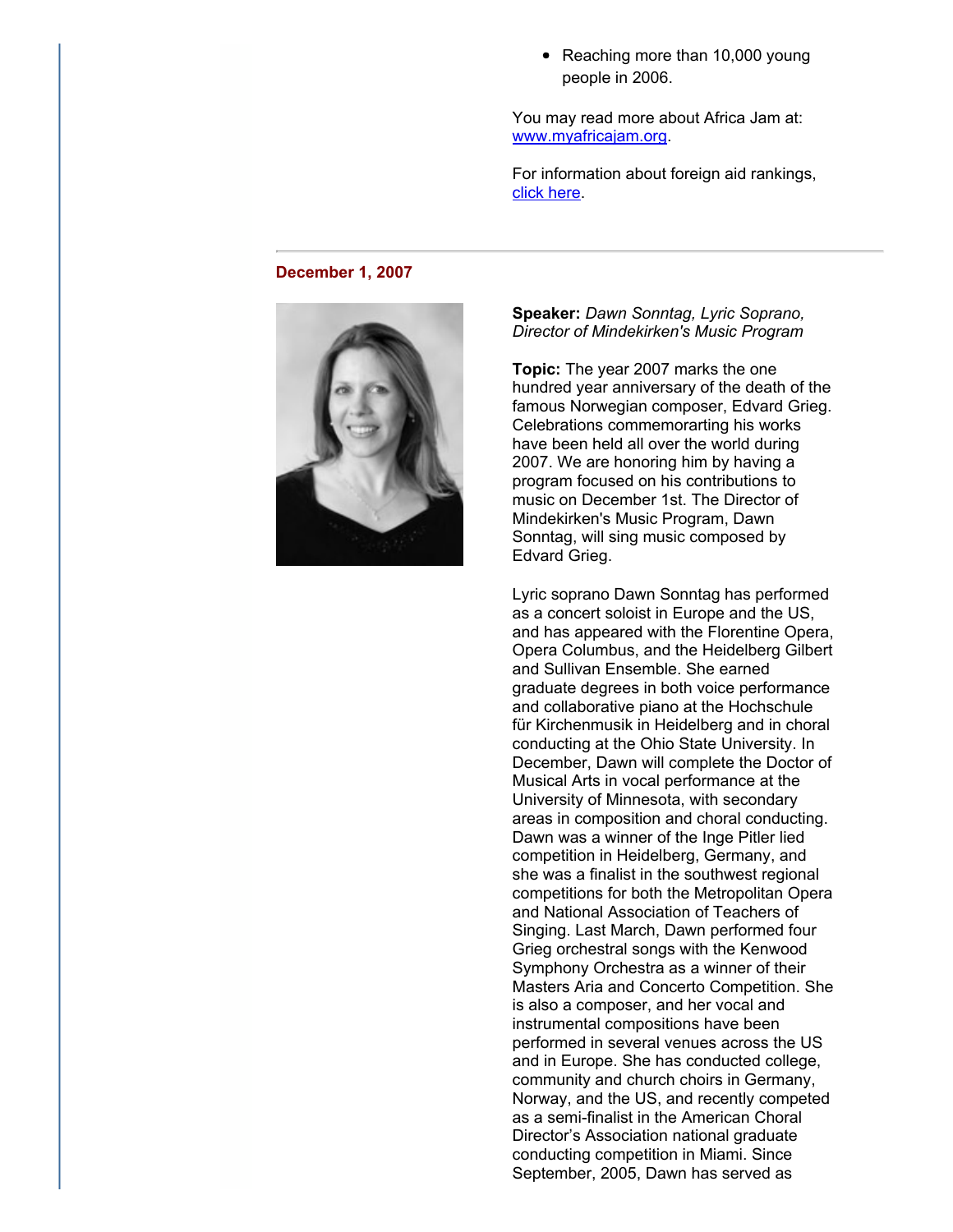## director of music at the Norwegian Memorial Lutheran Church in Minneapolis.

#### **January 5, 2008**



**Speaker:** *Ambassador Ben Whitney, US Ambassador to Norway*

### **Topic:** *Educational Exchange*

Benson K. Whitney was nominated as the U.S. Ambassador to the Kingdom of Norway by President George W. Bush on September 23, 2005. His nomination was confirmed by the U.S. Senate on October 28, 2005, and he was sworn in by Secretary of State Condoleezza Rice on November 28, 2005. He arrived in Norway January 9, 2006.

Ambassador Whitney's career has included extensive experience in business, law, and community affairs. He received his BA magna cum laude from Vassar College in Poughkeepsie, New York and earned his JD from the University of Minnesota Law School in Minneapolis, graduating as an editor of the Law Review, Order of the Coif, magna cum laude, and winner of the Amos Deinard Award for Scholarship.

Ambassador Whitney practiced law with Popham, Haik, Schnobrich, Kaufman and Doty Ltd. specializing in health care, cable television and other regulated industries as well as election law. He then served as Managing General Partner of the Gideon Hixon Fund, an evergreen venture capital fund focused on early stage technology and health care companies in Minnesota and California. Ambassador Whitney was elected President of the Minnesota Venture Capital Association and advised and managed several other venture funds. He has served as Chief Executive Officer of Whitney Management Company, a private investment advisory firm.

Ambassador Whitney has been involved throughout his life in public affairs and government reform efforts in both professional and volunteer capacities on the local, state and national levels. He served as Minnesota Executive Director and Minnesota Finance Chair for Bush-Cheney '04, as well as Minnesota Finance Chair for the Republican National Committee.

Ambassador Whitney has been a trustee,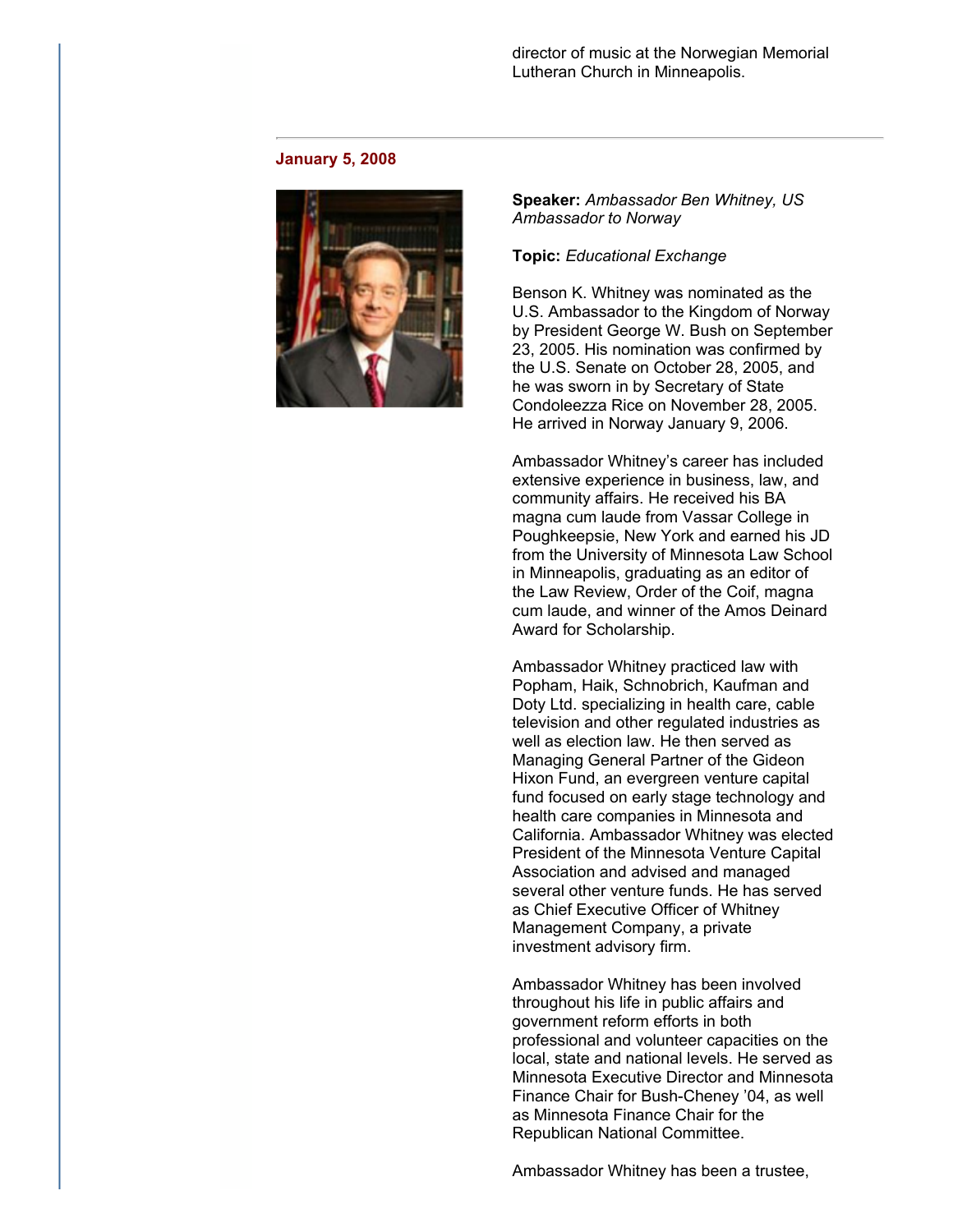director, chairman or advisor of a number of non-profits including the Guthrie Theater, Wilderness Inquiry, Persephone Fund, Headwaters Fund, Minnesotans for Term Limits, and the Minneapolis Academy. He is a member of the Basilica of St. Mary in Minneapolis where he has served as a liturgical minister.

Ambassador Whitney and his wife Mary have four children.

#### **February 2, 2008**



*Photo: Bill Kelley*

**Speaker:** *Brenda Langton of Café Brenda & the Spoon River Restaurant*

Brenda Langton, owner and operator of Spoonriver, was at the forefront of popular American vegetarian cooking when she began her career as a teenager in the early 1970s. As the youngest member of the cooperative vegetarian restaurant, Commonplace, she was determined to learn the nuts and bolts of running the establishment.

Langton had risen to the position of manager by the time she left Commonplace in 1976. She then traveled to Europe where she spent the following year exploring markets and restaurants all over the continent, experiencing cuisine rooted in the finest local ingredients. Upon her return, she opened Cafe Kardamena, a gourmet vegetarian and fresh seafood restaurant located in the Cathedral Hill district of St. Paul. She was twenty-one. Over the next eight years she built her cafe into the premiere vegetarian restaurant of the Upper Midwest. When it became apparent that the size of her restaurant had outgrown demand, she opened Cafe Brenda in the heart of the warehouse district in Minneapolis. Cafe Brenda received national recognition as one of the finest restaurants in the country, and as an innovator in gourmet vegetarian cooking. Jane and Michael Stern's 1999 Gourmet Magazine column, Two For the Road, cited Langton as significant force in the health food movement. In an earlier review (1996) they noted that Cafe Brenda is "where elevated nutritional consciousness inspires the best kind of creativity – the kind that tastes good."

In 1992 Langton published The Cafe Brenda Cookbook – Redifining Seafood and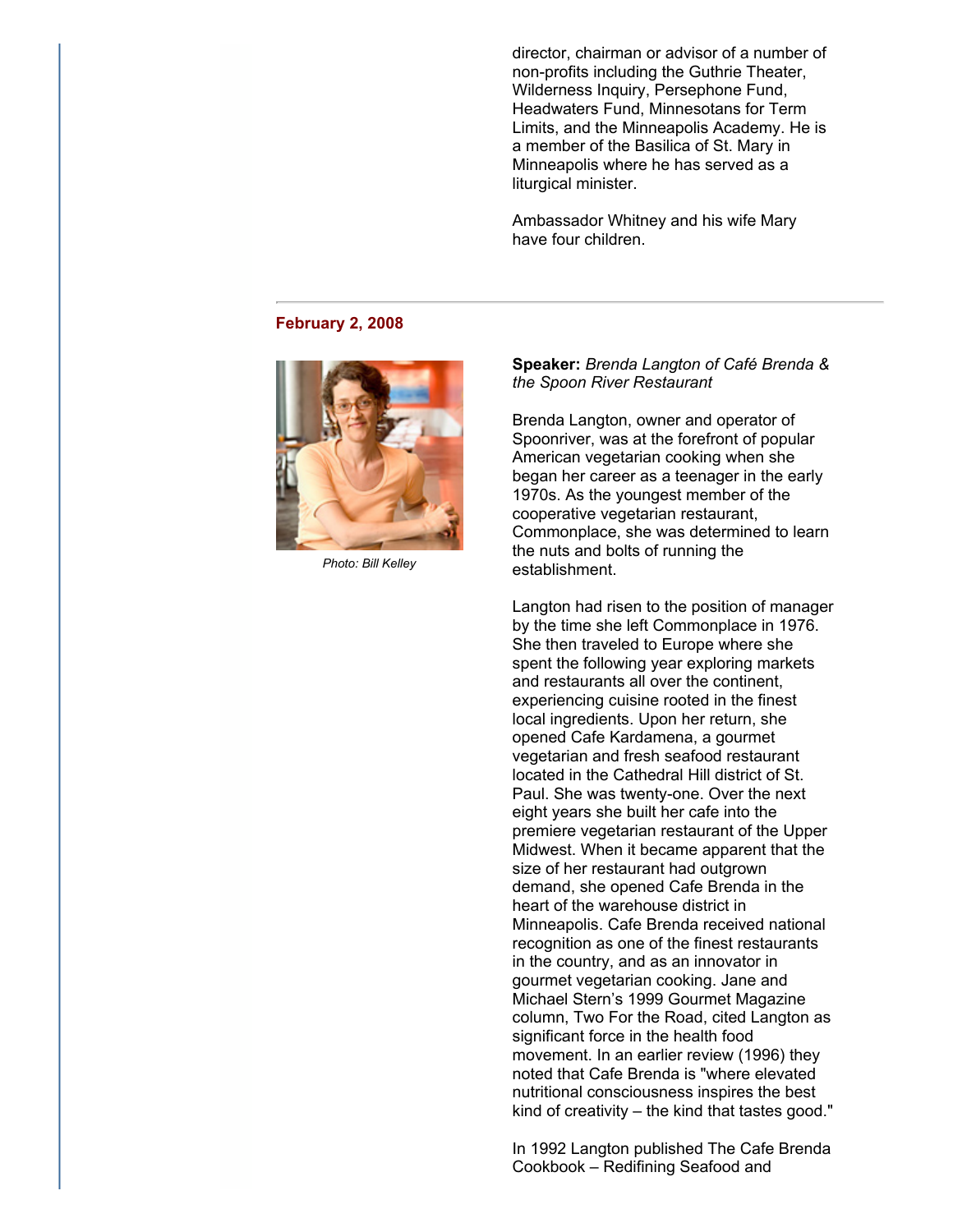Vegetarian Cuisine. The book has become a popular standard for those seeking a healthy alternative in their own home.

Over the years, Langton has immersed herself in the study of Macrobiotics, Eastern philosophies and ethnic cooking techniques. Langton teaches cooking classes and is demand to consult on the topic of natural foods and diet.

She operates her restaurants with her husband, Timothy Kane. They live in Minneapolis with their daughter, Celina.

#### **March 1, 2008**





**Speakers:** *Tove I. Dahl, Dean of Skogfjorden Concordia Language Village, and Krista "Huldra" Schweppe, Assistant Dean and Credit Facilitator*

**Topic:** What is Skogfjorden and where is it headed these days? Join us to learn more about current projects and programs associated with the Norwegian program of the Concordia Language Villages.

Tove Dahl has been on staff for 30 years (as of 2008), dean for 26. Dean "by summer", associate professor and educational psychologist in the psychology department at the University of Tromsø "by winter."

Krista Schweppe has been involved with Skogfjorden for the past 11 years. Throughout the year she works with a variety of learners ranging from kids at Barnehage to adults at Mindekirken's Norwegian Language and Culture Program. Krista is currently pursuing a Masters in teaching ESL at Hamline University.

### **April 5, 2008**

**Speaker:** *Anne Helene Skinstad, PhD*

**Topic:** If *Nille* drinks alcohol, she will drink less and differently than *"Jeppe paa Bjerget."*

I grew up with the Norwegian answer to the